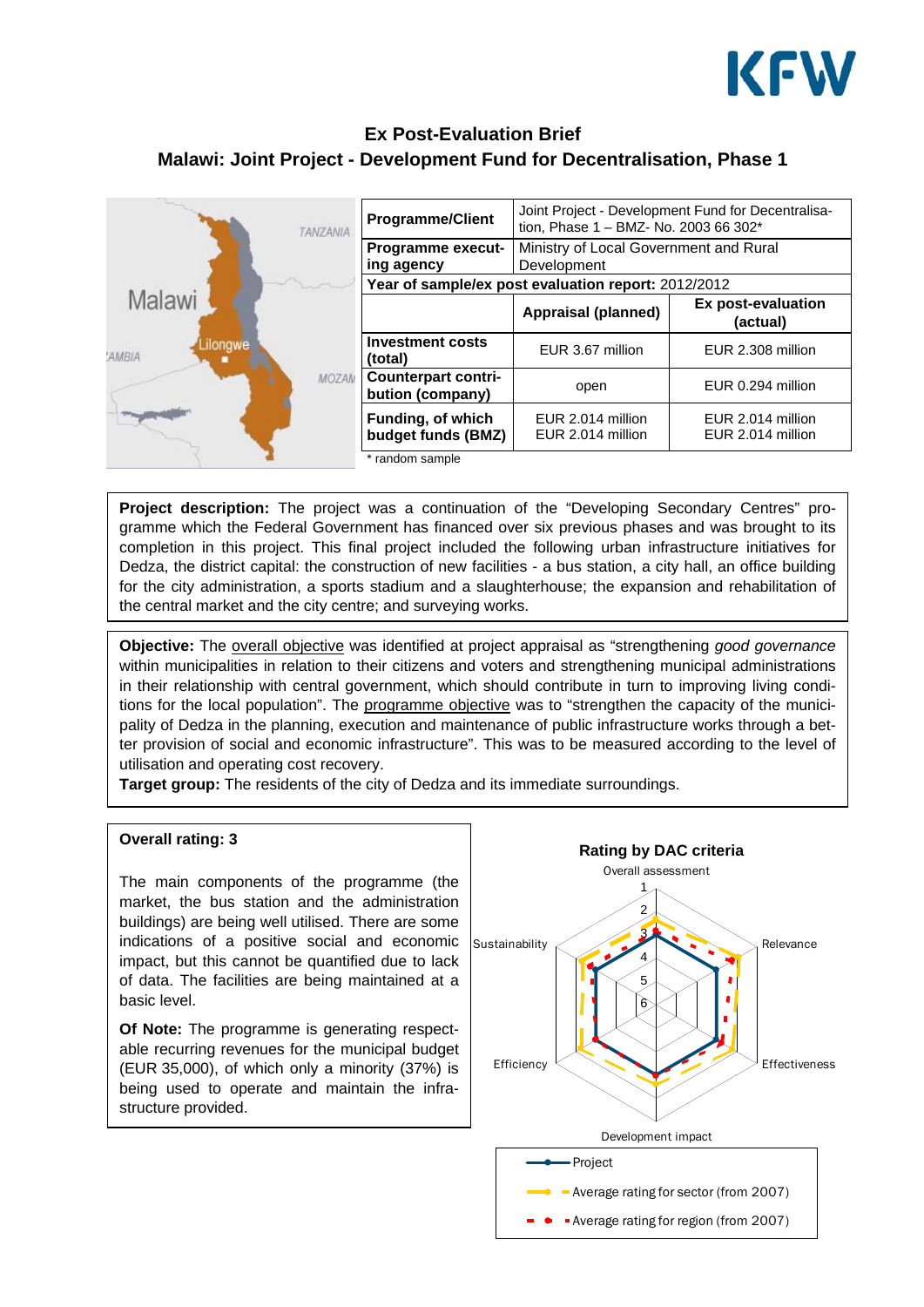### **EVALUATION SUMMARY**

**Overall rating:** The main programme components (the market, bus station and administration buildings) are being well utilised. For the most part, the stadium is just used on weekends. It is fair to assume that a positive social and economic impact has resulted, but this cannot be verified due to lack of data. The facilities are being maintained at a basic level. The programme is generating respectable recurring revenues for the municipal budget (EUR 35,000), and this strengthens the position of the municipalities. Only a minority of this revenue (37%) is being used to operate and maintain the project infrastructure; but, in the context of the financial planning of municipal income and expenditure streams overall, this should not be viewed in a critical light, provided that the financial plans include infrastructure maintenance for the subsequent year. Net revenues are inadequate to cover all the opportunity cost of the capital invested in this infrastructure, but they will permit the facilities to function at a basic level for a period of 15 – 20 years. **Rating: 3** 

**Relevance:** The overall objective of the programme is firstly to promote "*good governance* in the municipalities in relation to their citizens and voters, and to strengthen municipal administrations in their relationship with central government", and secondly to help improve social and economic conditions for the residents of the city of Dedza and its surrounding areas. In view of Malawi's high rate of population growth, the democratic and economic development of secondary centres such as Dedza has a high developmental priority, serving to strengthen civil society, furnish the rural population with central services within the region, and prevent high levels of migration to the capital. Promoting medium-sized towns is also one of several developmental objectives promoted by Malawi, as set out in the "*Malawi Poverty Reduction Strategy*" and the "*Malawi Growth and Development Strategy*". The project corresponds with the BMZ priority area for the sector, i.e. democratic decentralisation in Malawi. Constructing infrastructure that generates revenue at the municipal level seems a particularly appropriate approach for the purpose of strengthening municipal authorities. It should be noted that one of the project measures, namely the construction of a stadium, does not serve the basic needs of the predominantly poor population; however, this was carried out in response to the explicit wishes of the local population, whose decision-making authority was to be strengthened as part of the decentralisation process. Sub-Rating: 3

**Effectiveness:** The programme objective is stated as: "to strengthen municipal capacity in Dedza in the planning, execution and maintenance of public infrastructure works through a better provision of social and economic infrastructure." The objective is to be considered met if

- 1. at least 80% of the projects financed are appropriately used, and
- 2. at least 75% of those projects which affect revenues are operating on a costcovering basis and are appropriately maintained.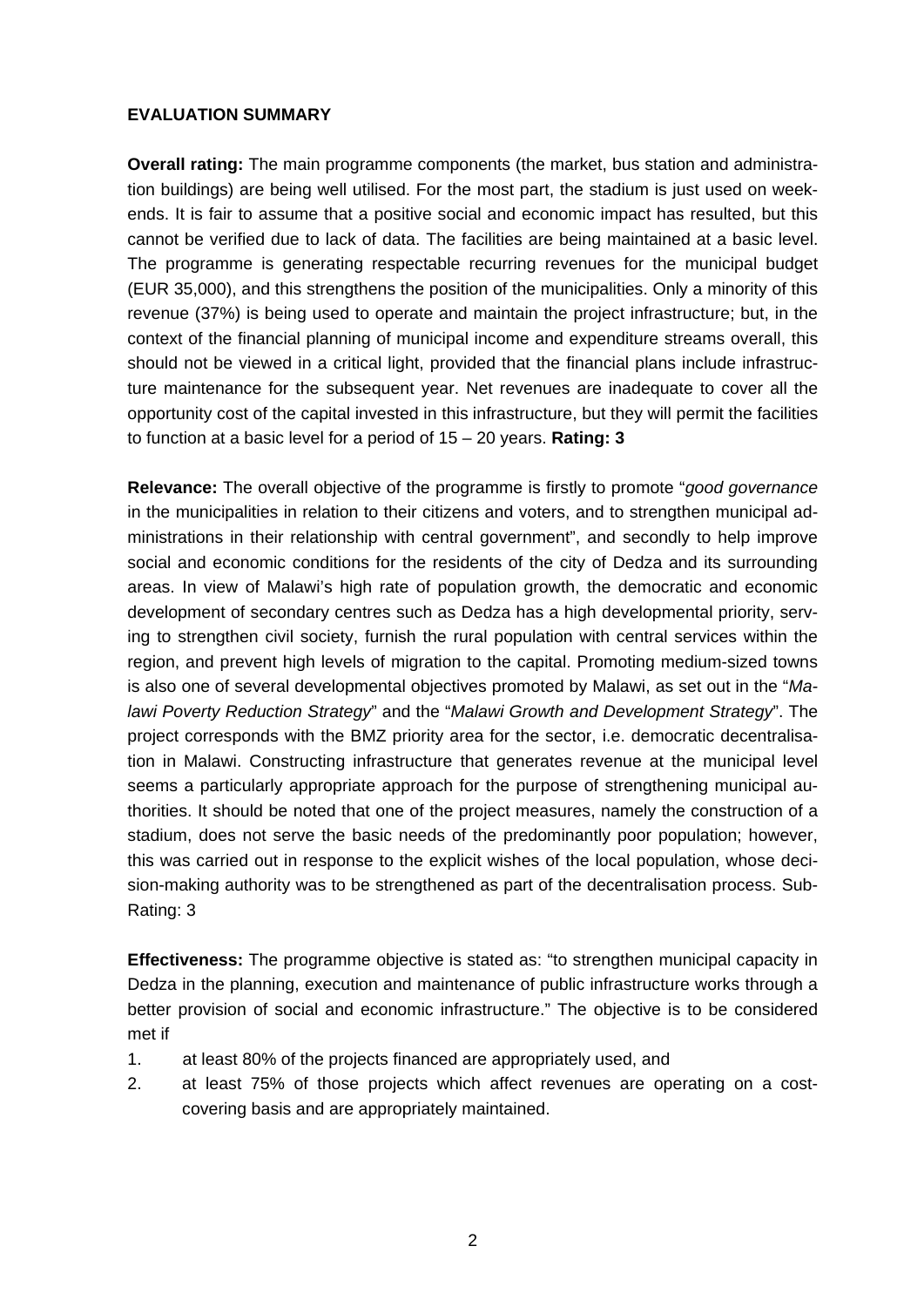Seven of the eight individual projects are being used appropriately. These include the core projects, i.e. the expansion and renovation of the central market, the bus station and the district administration buildings. 83% of the funds disbursed were allocated to these seven projects. By way of contrast, the stadium, which was specifically named as a priority by those affected and those who would benefit, is predominantly used just on weekends. These projects are certainly operating on a cost-covering basis, but there are substantial failings in terms of their maintenance. Considering the programme objective of strengthening capacity in the maintenance of public infrastructure, this has to be seen as a minus point. Maintenance shortcomings are apparent in, for example, the heaps of rubbish which lie around, a broken wastewater pipe at the slaughterhouse which leads to the wastewater tank, blocked wastewater tanks and wastewater channels, and non-functioning toilets. These shortcomings can be traced back to the fact that the majority of the rents and fees received are used for purposes other than maintenance. However, in the broader context of decentralisation, and given the aim of strengthening administration at the municipal level, using the revenue achieved for other municipal concerns should not be seen in a purely negative light so long as the maintenance required in subsequent years receives appropriate consideration within the municipalities' financial planning processes. Although the municipal authority's financial planning in an overall sense was not the focus of this project, for the purpose of this evaluation a supplementary indicator was added to map the objective of strengthening the municipality. This was "an increase in municipal revenues". With additional revenues of EUR 35,000 - a considerable sum for the municipality of Dedza - this indicator is deemed to have been attained. Overall, effectiveness has been rated as satisfactory. Sub-Rating: 3

**Efficiency:** The total cost of construction work is considered appropriate. Construction work was tendered and contracted locally. Consultancy costs amounted to 20% of total costs, and the proportion for the *Project Implementation Unit* (PIU), which is located as a separate organisational entity within the *Ministry of Local Government and Rural Development*, stood at 14%. In our view the costs of construction, surveying and consultancy services were appropriate but those for the PIU were rather high, given that planning activities and preparatory works (in conjunction with user groups) had already been funded under the "Developing Secondary Centres, Phase VI" project.<sup>[1](#page-2-0)</sup>

By renting out shops, stalls, sales areas and the stadium, and through increasing its bus departure charges, the District is earning respectable revenues. In the 2011/12 fiscal year these amounted to approx. MKW 8 million (roughly EUR 35,000 at January 2012 exchange rates). Set against this, expenditure for these individual projects came to approx. MKW 2.8 million (EUR 13,000) over the same period. The considerable surplus was used for other District expenditures. The preceding years offer a similar picture. Disregarding rent saved by the administration and arithmetic depreciation, over the period from 2007/8 to

<span id="page-2-0"></span> $1$  These high costs can be explained in part by the fact that during this project the PIU also had to support the districts which benefited from the previous phase, assisting them both in initial infrastructure operation and in revenue generation, as well as in the appropriate use of those revenues.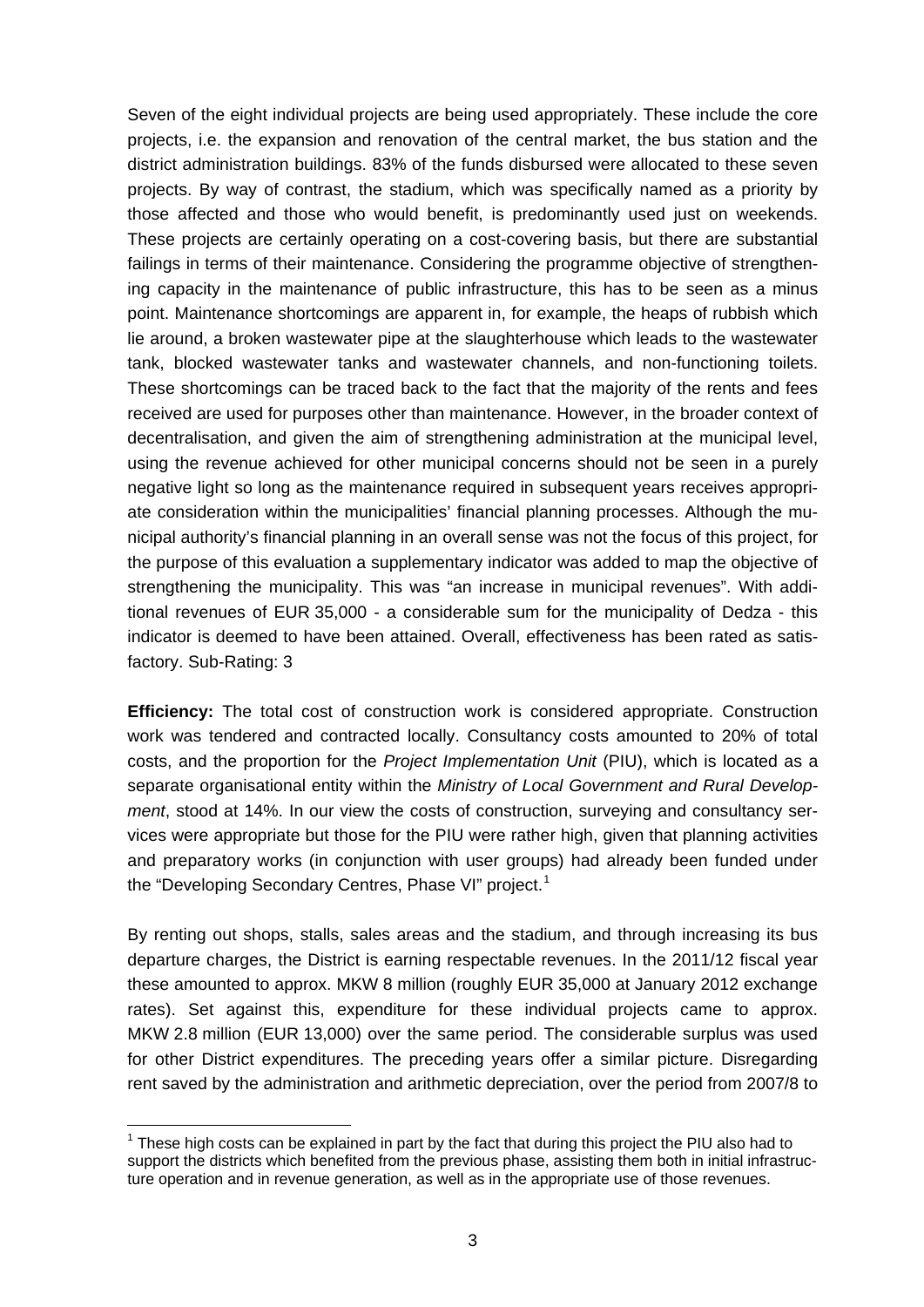2011/12 the interest on capital employed averaged approx. 1% per annum (see data provided under point 4.06). Allowing a normal level of expenditure of around 2% p.a. for maintaining the building fabric, the result is a negative rate of interest. From a macro-economic perspective, the opportunity cost of capital was certainly not covered by local revenues (cf. Annex 5, S. 2). Taking into account the positive social and economic benefits of the improved infrastructure for both the population and the municipal authority, efficiency can be assessed overall as satisfactory. Sub-Rating: 3

**Overarching developmental impact:** The programme aimed to promote "*good governance* in the municipalities in relation to their citizens and voters, and to strengthen the municipal administrations in their relationship with central government" (the first part of the overall objective), and to help improve social and economic conditions for the residents of the city of Dedza and the area around Dedza (the second part of the overall objective). As no direct data is available, assessments of both of these objectives can only be based on probability. Since there was active participation in project preparation activities as well as participation in training courses, it is reasonable to assume that some strengthening of "*good governance*" was achieved. Furthermore, subsequent to the programme reviewed here, the city administration - of its own accord - built another coach park and expanded the market area. This indicates that the impact of the infrastructure created under this project provided the impetus for other similar projects to be undertaken by the municipality. The individual projects are operating and being maintained at a basic level. Strengthening municipal authorities in their relationship with central government through municipal elections has not come to pass; this is because the elections were postponed, a matter over which the programme has no influence. If one disregards this aspect, it may be fair to assume that the programme has led to some strengthening of "*good governance"*. This strengthening can be seen (1) in the increase in revenues generated by the city administration, and hence in its greater scope for functioning as a city administration (given the background of limited fiscal transfers from central government) and (2) in the provision of infrastructure by the city administration. The infrastructure which has been funded strengthens popular confidence in the city administration and thereby contributes to establishing its legitimacy (especially as the population were involved in the planning process). This is particularly important in Malawi, where participation did not take place in the form of voting and where, despite this, it is important to create a counterbalance to central government in the form of district administrations and district governments.

Data for overall objective (2) is not available. However, the following picture has been derived from observations made and assessments on the basis of probability: according to city employees, since the bus station was built most of the buses travelling on the main M1 route go to the city of Dedza. At present there are 60 minibuses and 24 coaches per day. It is likely that, in buying drinks, food and other goods in the vicinity of the bus station, these passengers are making a contribution to the city's economic revival. Sales on the market may also have increased as a result of better accessibility. Dedza market (including the slaughterhouse) has been substantially expanded and improved by this programme. The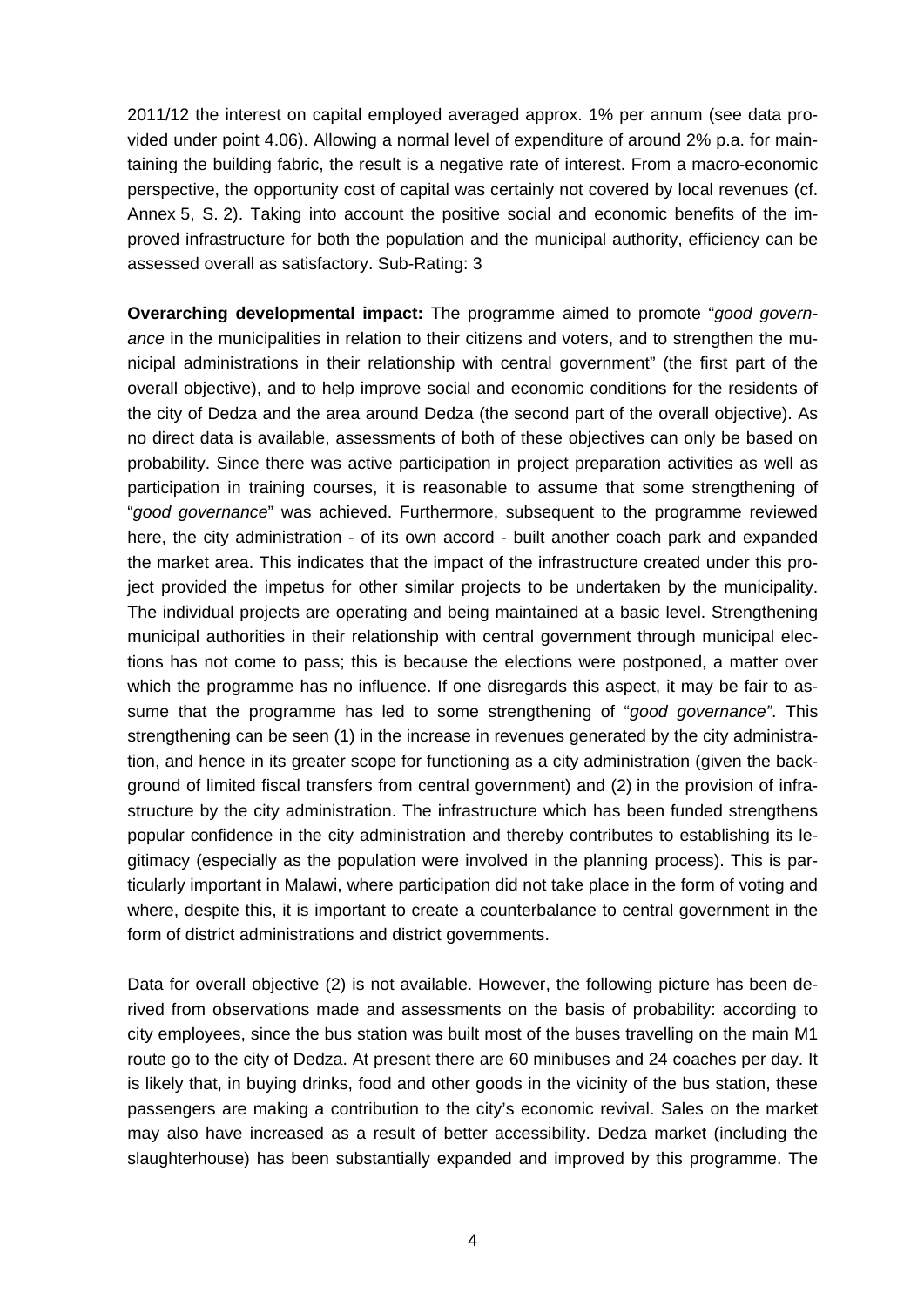sales area has since been enlarged once more. The market is open every day, with foodstuffs and other agricultural products being the main goods on offer. The next nearest markets are at a considerable distance (Lilongwe: approx. 80 km and Balaka: approx. 100 km). There is evidence here too of an increase in economic activity linked to the programme. Added to this are the effects achieved by the district administration buildings, the library and the sports facility. Hence it seems probable that the programme has made a limited contribution to improving living conditions for the target population. Sub-Rating: 3

**Sustainability:** For five years now the project agency has been managing the land and buildings covered by the programme, earning substantial income from rents and miscellaneous sources in the process. This amount to roughly 30% of the city administration's total revenue. After deducting operating and maintenance costs, the district is left with a surplus of roughly 70% of annual programme revenues, which it uses for other purposes. In addition, the project agency has also extended the programme (expanding the market area and fencing the sports facility). It is likely that the project agency will continue to manage these amenities for the mid-term future  $(15 - 20$  years) and maintain them at a basic level, carrying out minor repairs to their roofs, walls, windows and plumbing and electrical installations. It will probably not undertake larger repair or replacement projects which exceed its annual budget, since the appropriate contingencies are not in place. This maintenance requirement is not relevant at present. The programme has also contributed to strengthening the municipal administration over the long term. However, whether this is accompanied by systematic municipal financial planning remains to be seen, especially since this particular aspect did not fall within the scope of the project. Taken together, we have assessed project sustainability as satisfactory. Sub-Rating: 3